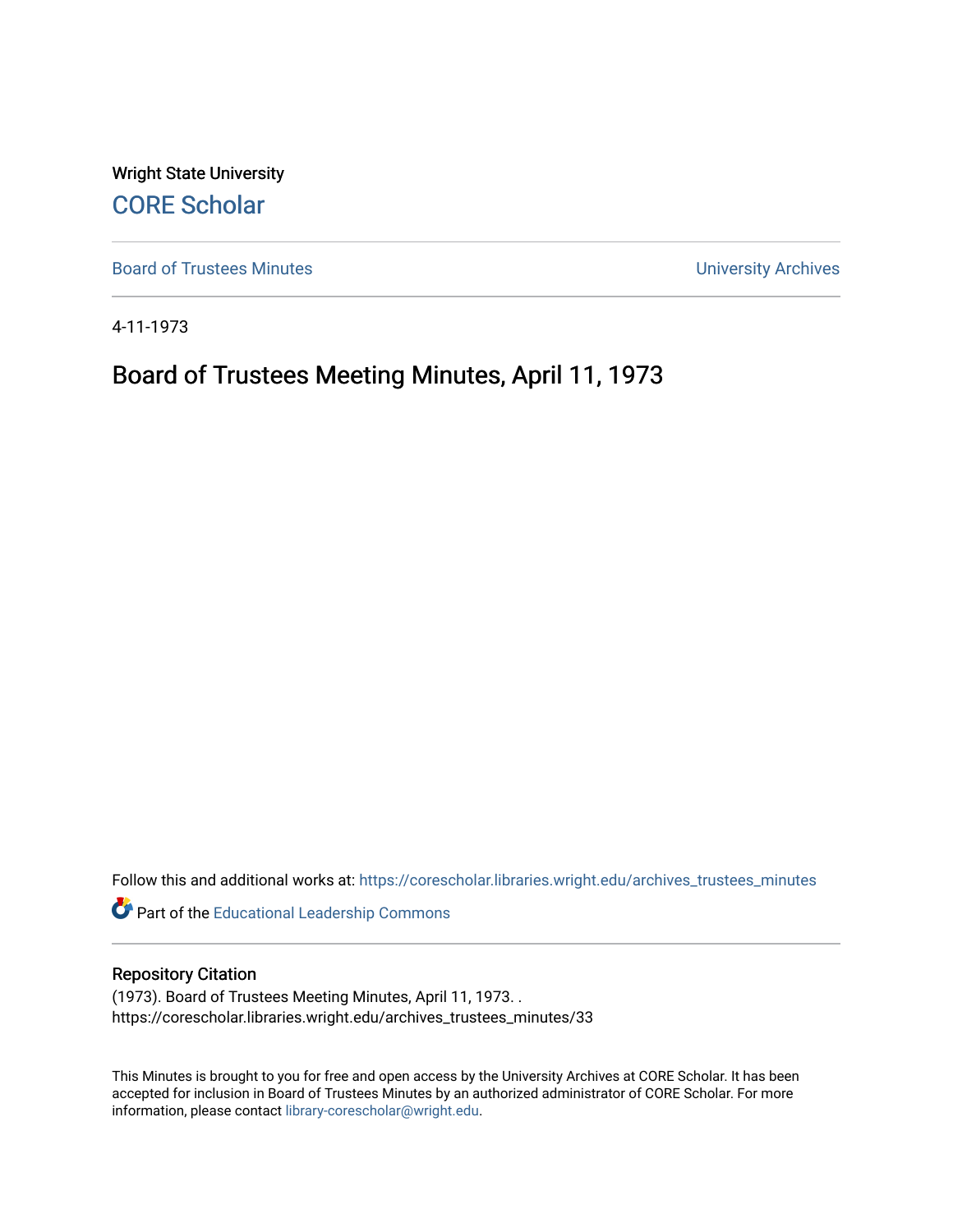THIRTY-SECOND MEETING APRIL 11, 1973

#### ROLL CALL

The Board of Trustees met on Wednesday, April 11, 1973, in Room 051, University Center, Wright State University, Dayton, Ohio.

The meeting was called to order by the chairman, Mr. Robert S. Oelman, at 2:00 p.m. The secretary called the roll: present were Dave Hall, Helen H. James, Harry P. Jeffrey, George W. Lucas, Robert S. Oelman, David L. Rike, and John E. Keto; Harry K. Crowl and Ray F. Ross were absent.

#### PROOF OF NOTICE OF MEETING

The chairman reported that the meeting had been called by written notification and that a quorum was present.

# DISPOSITION OF MINUTES OF PREVIOUS MEETING

Dr. Keto moved to approve the minutes of the February 14, 1973, meeting. The motion was seconded by Mr. Rike and unanimously approved.

# REPORT OF THE CHAIRMAN OF THE BOARD OF TRUSTEES

#### Status Report-Presidential Search

Mr. Oelman reported that the Advisory Presidential Search Committee has recommended a slate of candidates to be considered by the board and that the trustees were proceeding with interviews of these candidates as rapidly as feasible. Mr. Oelman stated that the names of the candidates would not be released at this time since the board did not wish to endanger the availability of any of the candidates recommended by the Advisory Presidential Search Committee.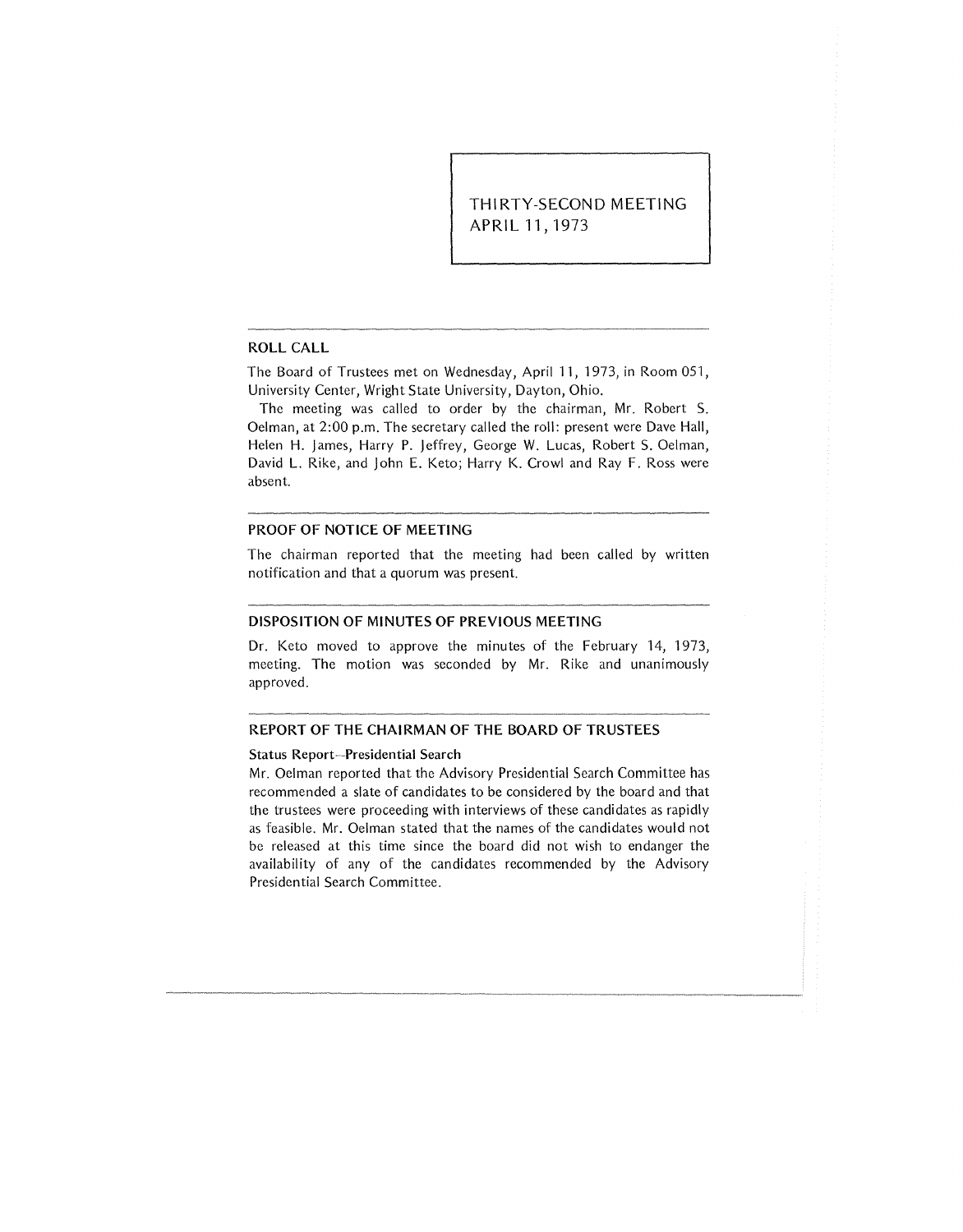# Revision of Article VII of the Faculty Constitution

Mr. Oelman reported that the board had received a revision of Article VI I of the Faculty Constitution on the ruling of termination of faculty members. This document has been referred to the Academic Affairs Committee for their consideration and a report will be made at a subsequent meeting of the Board of Trustees.

# Comments on Events at Wright State

Mr. Oelman commented on several athletic activities regarding Wright State. Congratulations were extended to Mrs. Diane Turnbull who won first place in Inter Table Tennis, Women's Singles, American College Union International which was held at Bradley Union, Peoria, Illinois. Mr. Oelman further commented on the recognition that the basketball team has brought to Wright State and the Dayton community, and complimented the team and Coach Ross for the excellent 17-5 record for the season.

# REPORT OF THE COMMITTEES OF THE BOARD OF TRUSTEES

There were no committee reports.

# REPORT OF THE PRESIDENT OF THE UNIVERSITY

#### Report on the Medical Planning Study

Mr. White made a brief status report on the planning study for a medical program at Wright State.

# Approval of Preliminary Budget Summary 1973-74

Mr. White reported that at this time of the year it is customary to submit the budget for next year to the board for approval. This action enables the university to issue new contracts for filling vacancies and to prepare notices of salary changes and updated continuing employment agreements for faculty and staff.

The university has experienced serious budgetary problems this year, and the board will recall the major midyear revision which produced adjustments of \$1,450,000 to expenditure levels, and expectations are to eradicate nearly all of the forecast operating deficit during the remainder of the fiscal year.

In preparing the proposed budget for fiscal year 1973-74, there are difficulties both in predicting enrollments and in determining the probable state subsidy levels. For the three major income determinants, the projections are: an increase of slightly less than one percent, a subsidy increase of five percent, and student fee increases of modest proportion depending on legislative action.

On the expenditure side, plans are for salary increases in the range of four to five percent, and to make reductions in other expenses in many of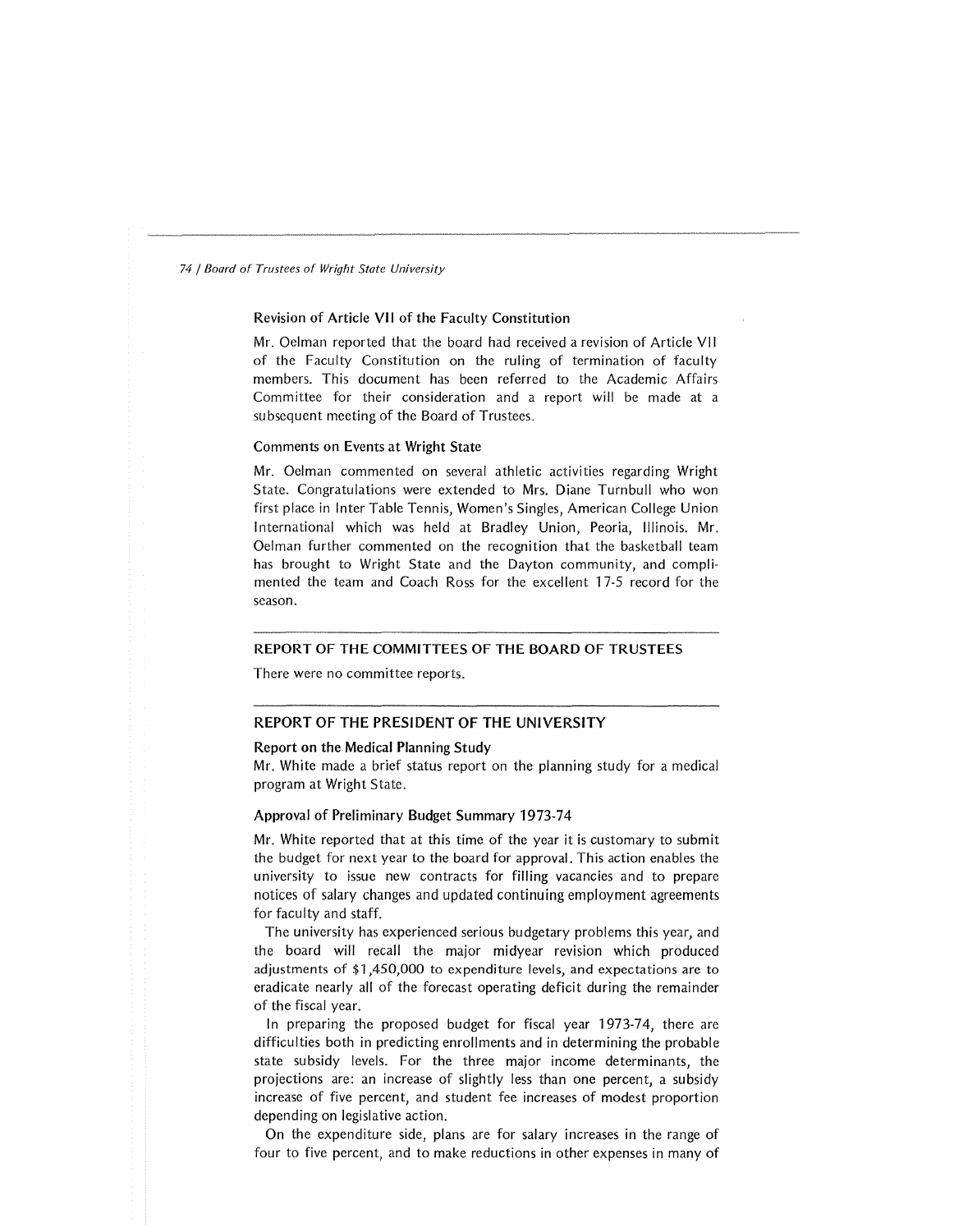the operational areas. The university was forced to cut more than \$2,000,000 from the requests for expenditures next year. Once allowance is made for the effect of inflation, the resulting expenditure levels represent a barely continuing ievel of operations on the instructional side of the university and a decline in the level of supporting services.

Mr. White further stated that this year, for the first time, the university worked through the final budgetary process with the assistance of a Budgetary Review Committee, which represented our three major constituencies-students, faculty, and staff. This committee worked faithfully and arduously and made a significant contribution to the difficult task of providing a balanced budget for 1973-74. The members of the committee were:

Dr. Marc Low, chairman of the Steering Committee of the Academic Council

Dr. Thomas Evans, Department of Administrative Sciences and Finance

Dr. Carl Becker, Department of History

Dr. Darold Engebretson, assistant director of Counseling Services

Mr. Gregory Heuser, student

Mrs. Mary Ellen Burns, staff

At this point Mr. Oelman commended them for the fine service they have given to the university.

In examining the attached budget, the board noted that the percentage of expenditures devoted to departmental instruction has advanced this year while the percentage devoted to administrative support services has declined. It is the normal practice to include in the budget a sum of \$300,000-\$400,000 designated as a discretionary fund, and Mr. White requested that the reserves which were appropriated to balance the current 1972-73 budget be committed as a contingency reserve for 1973-74 with the expectation that any operating surplus be used prior to utilizing such reserves. Mr. White also requested that the president be authorized to limit expenditures and transfer funds within the major categories of the budget in order to respond to shifts in income and necessary expenditures during the fiscal year. The board will be kept informed of developments in enrollment analyses and other matters which may change the estimates of income and expenditure.

Mr. White recommended the adoption of the following resolution:

# RESOLUTION 73-9

BE IT RESOLVED that the Wright State University Current Operating Budget for Fiscal Year 1973-74, presented to this Board on April 11, 1973, be adopted and the amounts therein be appropriated; and be it further

RESOLVED that the University President may limit the expenditure of such funds within any given category and may transfer any such funds within the various major budget categories whenever this may be in the best interests of the University.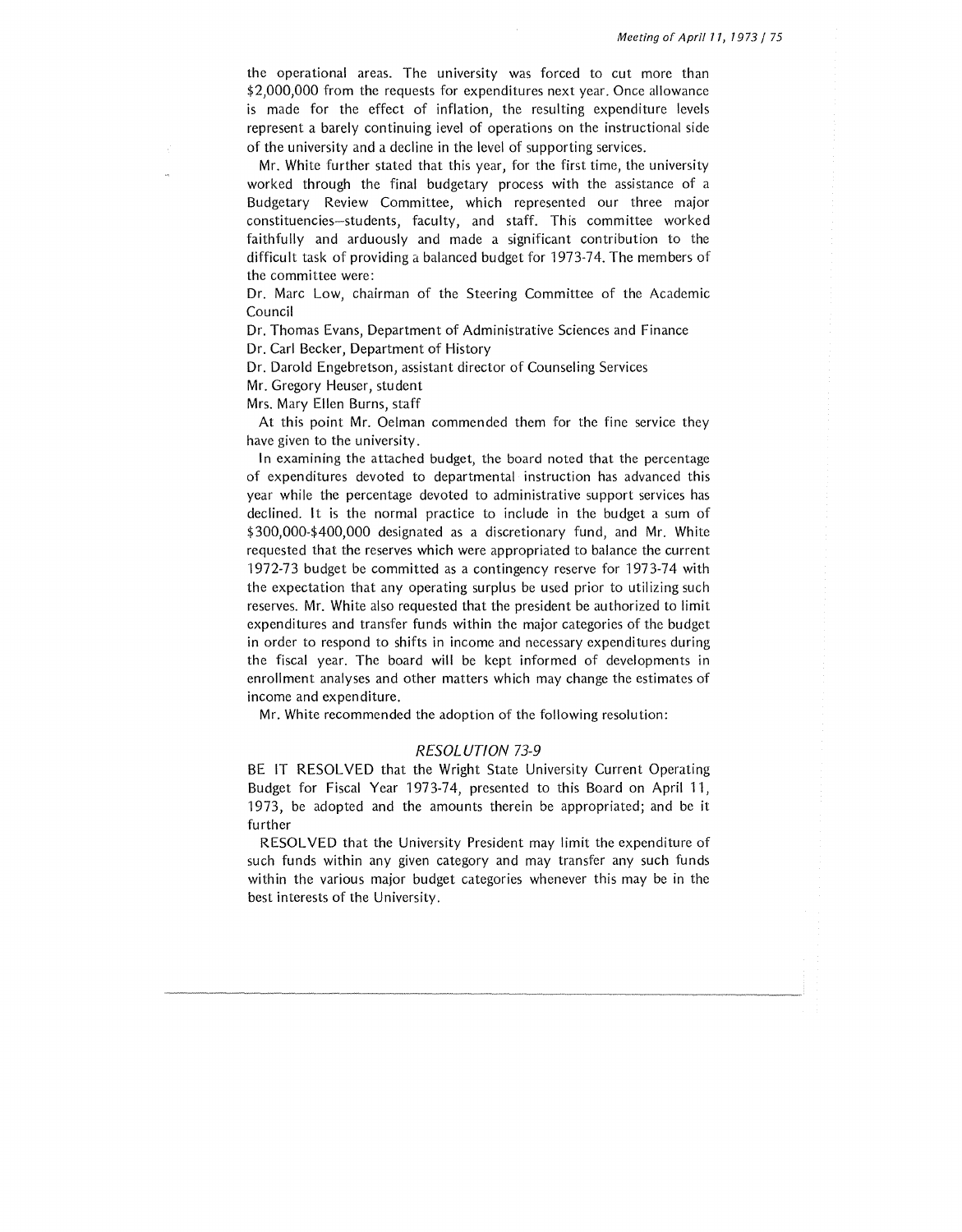| 1973-74 INCOME SUMMARY                     |                            |                    |                      |                         |
|--------------------------------------------|----------------------------|--------------------|----------------------|-------------------------|
|                                            | <b>Budgeted</b><br>1972-73 | Revised<br>1972-73 | Estimated<br>1973-74 | Trustees<br>$\tilde{c}$ |
| Instruction and General                    |                            |                    |                      |                         |
| Unrestricted<br>Α.                         |                            |                    |                      | Wright                  |
| Main Campus                                |                            |                    |                      |                         |
| State Subsidy                              | \$9,095,050                | \$8,514,538        | \$9,165,891          |                         |
| Instruction and General                    | 6,428,820                  | 5,990,311          | 6,581,382            |                         |
| Miscellaneous Student Fees                 | 319,450                    | 319,450            | 338,300              | University              |
| <b>Miscellaneous</b>                       | 1,078,606                  | 1,029,762          | 1,128,606            |                         |
| Total                                      | \$16,921,926               | \$15,854,061       | \$17,214,179         |                         |
| Western Ohio Branch Campus                 | 919,200                    | 788,900            | 961,964<br>\$        |                         |
| Piqua Academic Center                      | 355,259                    | 256,688            | 304,463              |                         |
| Total Instruction and General-Unrestricted | \$18,196,385               | \$16,899,649       | \$18,480,606         |                         |
| Instruction and General-Restricted<br>B.   | 55,265                     | 55,265             | 32,270               |                         |
| Total Instruction and General              | \$18,251,650               | \$16,954,914       | \$18,512,876         |                         |
| II. Research                               | 446,513                    | 446,513            | 101,049              |                         |
| Ш.<br><b>Public Service</b>                | 11,000                     | 11,000             | 11,000               |                         |
| IV. Auxiliary Enterprises                  | 2,297,183                  | 2,297,183          | 2,173,083            |                         |
| Student Aid<br>V.                          | 1,836,943                  | 1,661,683          | 1,661,683            |                         |
| VI.<br>Plant Fund                          |                            |                    |                      |                         |
| <b>Grand Total</b>                         | \$22,843,289               | \$21,371,293       | \$22,459,691         |                         |

 $\sim$ 

 $\gamma_{\lambda}$  $\mathcal{R}^{(n)}$  .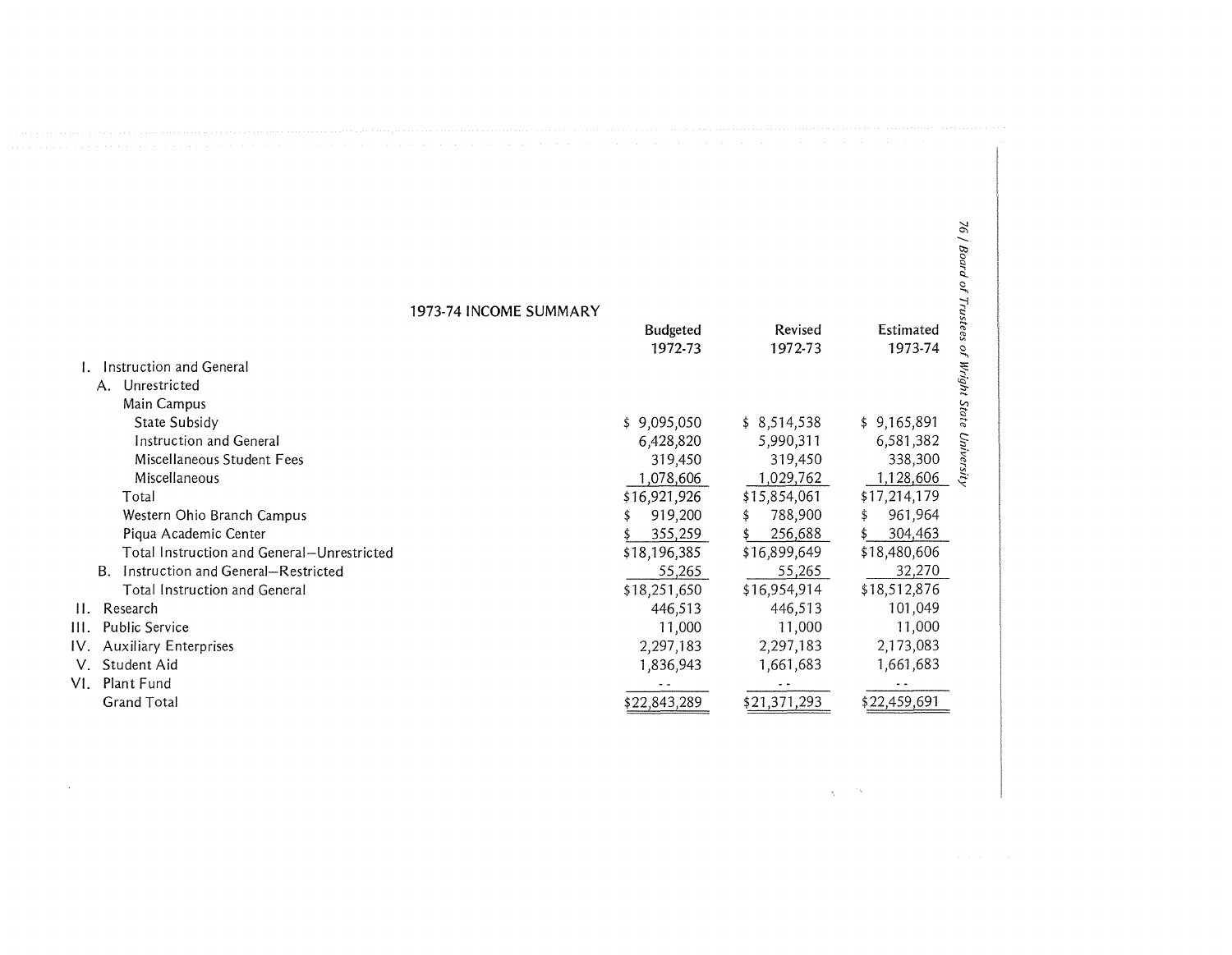# 1973-74 EXPENDITURE SUMMARY

|                                            | <b>Budgeted</b> | Revised      | Budgeted     |  |
|--------------------------------------------|-----------------|--------------|--------------|--|
|                                            | 1972-73         | 1972-73      | 1973-74      |  |
| Instruction and General                    |                 |              |              |  |
| Unrestricted<br>A.                         |                 |              |              |  |
| 1. Departmental Instruction                | \$8,721,780     | \$8,231,456  | \$9,118,315  |  |
| 2. Instructional Services                  | 1,459,080       | 1,292,226    | 1,410,164    |  |
| 3. Libraries                               | 871,898         | 746,113      | 704,502      |  |
| 4. Plant Operation                         | 1,782,884       | 1,602,322    | 1,798,138    |  |
| 5. Student Services                        | 995,544         | 930,611      | 1,021,176    |  |
| 6. General Expense                         | 1,486,220       | 1,382,775    | 1,349,403    |  |
| 7. General Administration                  | 1,545,465       | 1,410,089    | 1,111,500    |  |
| Total Main Campus                          | \$16,862,871    | \$15,595,592 | \$16,513,198 |  |
| 8. Western Ohio Branch Campus              | 1,040,377       | 951,193      | 1,106,034    |  |
| 9. Piqua Academic Center                   | 351,525         | 258,048      | 253,659      |  |
| Total Instruction and General-Unrestricted | \$18,254,773    | \$16,804,833 | \$17,872,891 |  |
| B.<br>Restricted                           | 35,265          | 35,265       | 23,270       |  |
| Total Instruction and General              | \$18,290,038    | \$16,840,098 | \$17,896,161 |  |
| II. Research                               | 446,513         | 446,513      | 101,049      |  |
| III. Public Service                        | 62,046          | 62,046       | 84,548       |  |
| IV. Auxiliary Enterprises                  | 2,403,734       | 2,403,734    | 2,248,715    |  |
| V. Student Aid                             | 1,910,340       | 1,719,727    | 1,719,727    |  |
| VI. Plant Fund                             | 186,467         | 186,467      | 223,316      |  |
| <b>Grand Total</b>                         | \$23,299,138    | \$21,658,585 | \$22,273,516 |  |

 $\ddot{\phantom{0}}$ 0 ...,, ว*ril 11,*  $973$ نی  $\overline{7}$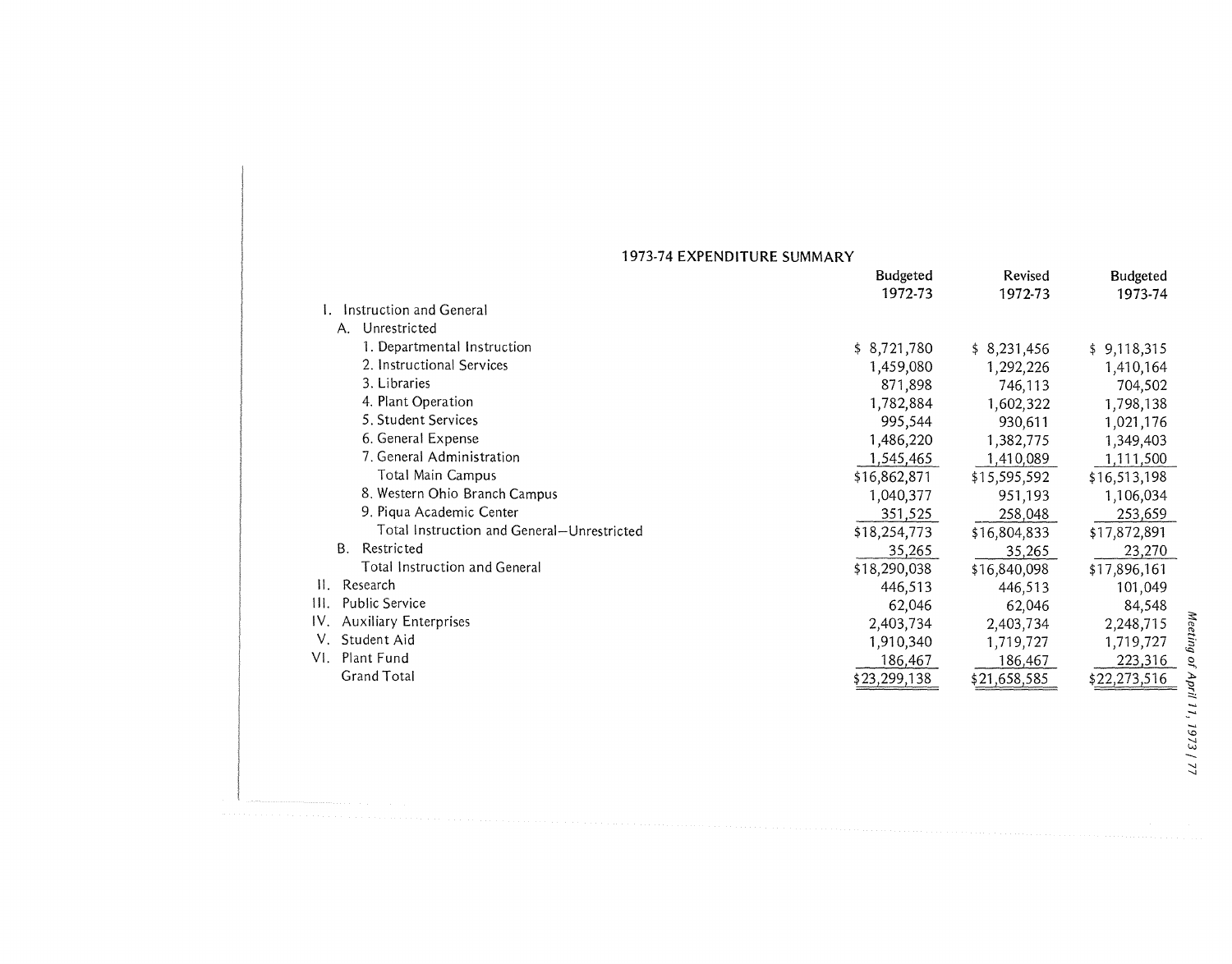1973-74 INCOME-EXPENDITURE SUMMARY

|                 | INCOME:                                    |              | tees                       |
|-----------------|--------------------------------------------|--------------|----------------------------|
|                 | Subsidy                                    | \$9,805,755  |                            |
| $\prod_{i=1}^n$ | Fees                                       | 7,522,245    |                            |
| Ш.              | Other                                      | 5,131,691    |                            |
|                 | Total                                      |              | \$22,459,691               |
|                 | <b>EXPENDITURES:</b>                       |              |                            |
|                 | Instruction and General                    |              |                            |
|                 | Unrestricted<br>$A_{-}$                    |              |                            |
|                 | 1. Departmental Instruction                | \$9,118,315  | of Wright State University |
|                 | 2. Instructional Services                  | 1,410,164    |                            |
|                 | 3. Libraries                               | 704,502      |                            |
|                 | 4. Plant Operation                         | 1,798,138    |                            |
|                 | 5. Student Services                        | 1,021,176    |                            |
|                 | 6. General Expense                         | 1,349,403    |                            |
|                 | 7. General Administration                  | 1,111,500    |                            |
|                 | <b>Total Main Campus</b>                   | \$16,513,198 |                            |
|                 | 8. Western Ohio Branch Campus              | 1,106,034    |                            |
|                 | 9. Piqua Academic Center                   | 253,659      |                            |
|                 | Total Instruction and General-Unrestricted | \$17,872,891 |                            |
|                 | <b>B.</b><br>Restricted                    | 23,270       |                            |
|                 | <b>Total Instruction and General</b>       | \$17,896,161 |                            |
| $\Pi$ .         | Research                                   | 101,049      |                            |
| III.            | <b>Public Service</b>                      | 84,548       |                            |
|                 | IV. Auxiliary Enterprises                  | 2,248,715    |                            |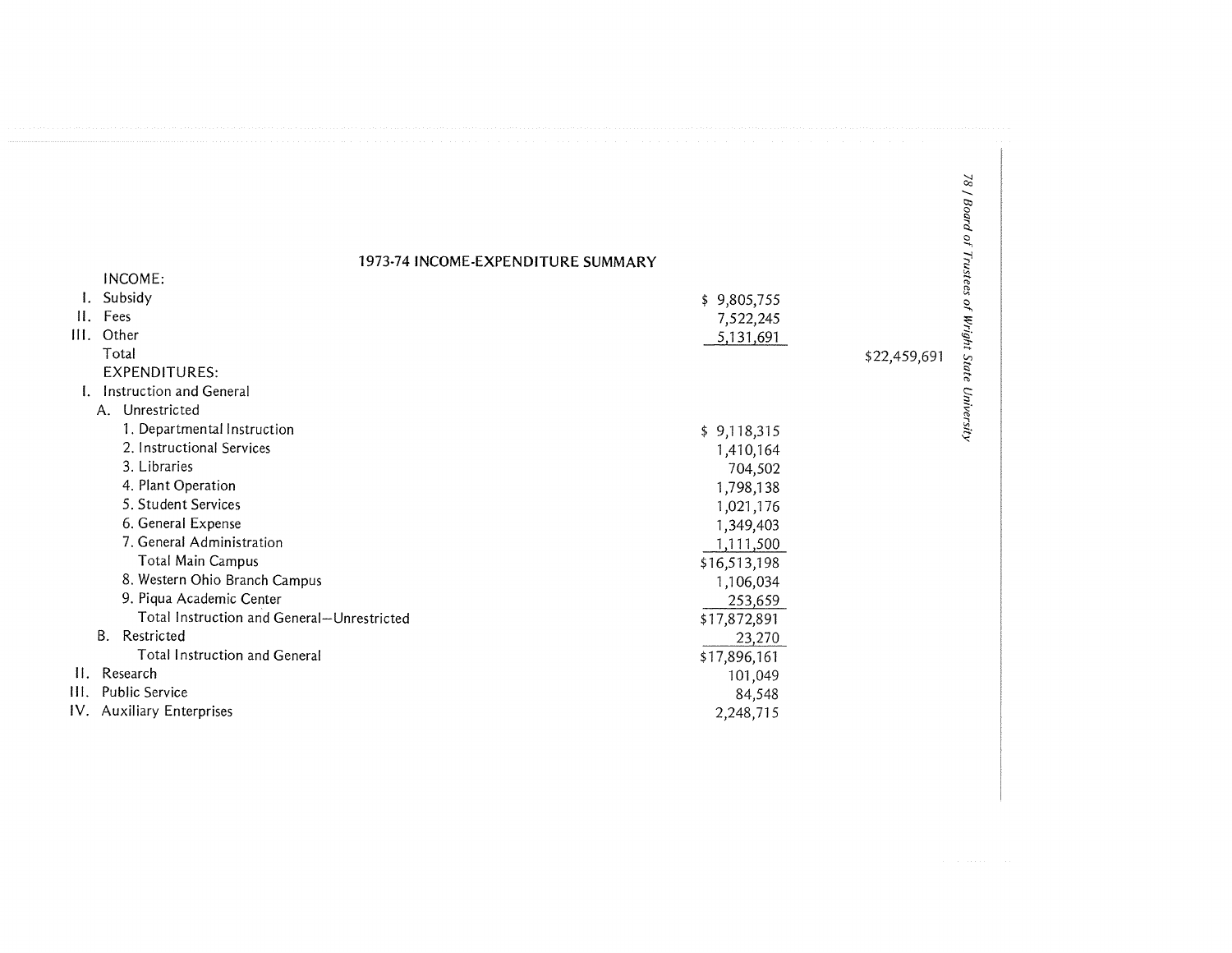| V. Student Aid                | 1,719,727 |            |
|-------------------------------|-----------|------------|
| VI. Plant Fund                | 223,316   |            |
| Total                         |           | 22,273,516 |
| Surplus                       |           | 186,175    |
| Composition of Surplus:       |           |            |
| Western Ohio deficit          |           | (144, 070) |
| Main Campus surplus           |           | 134,644    |
| Piqua surplus                 |           | 50,804     |
| Public Service deficit        |           | (15,990)   |
| Auxiliary Enterprises surplus |           | 160,787    |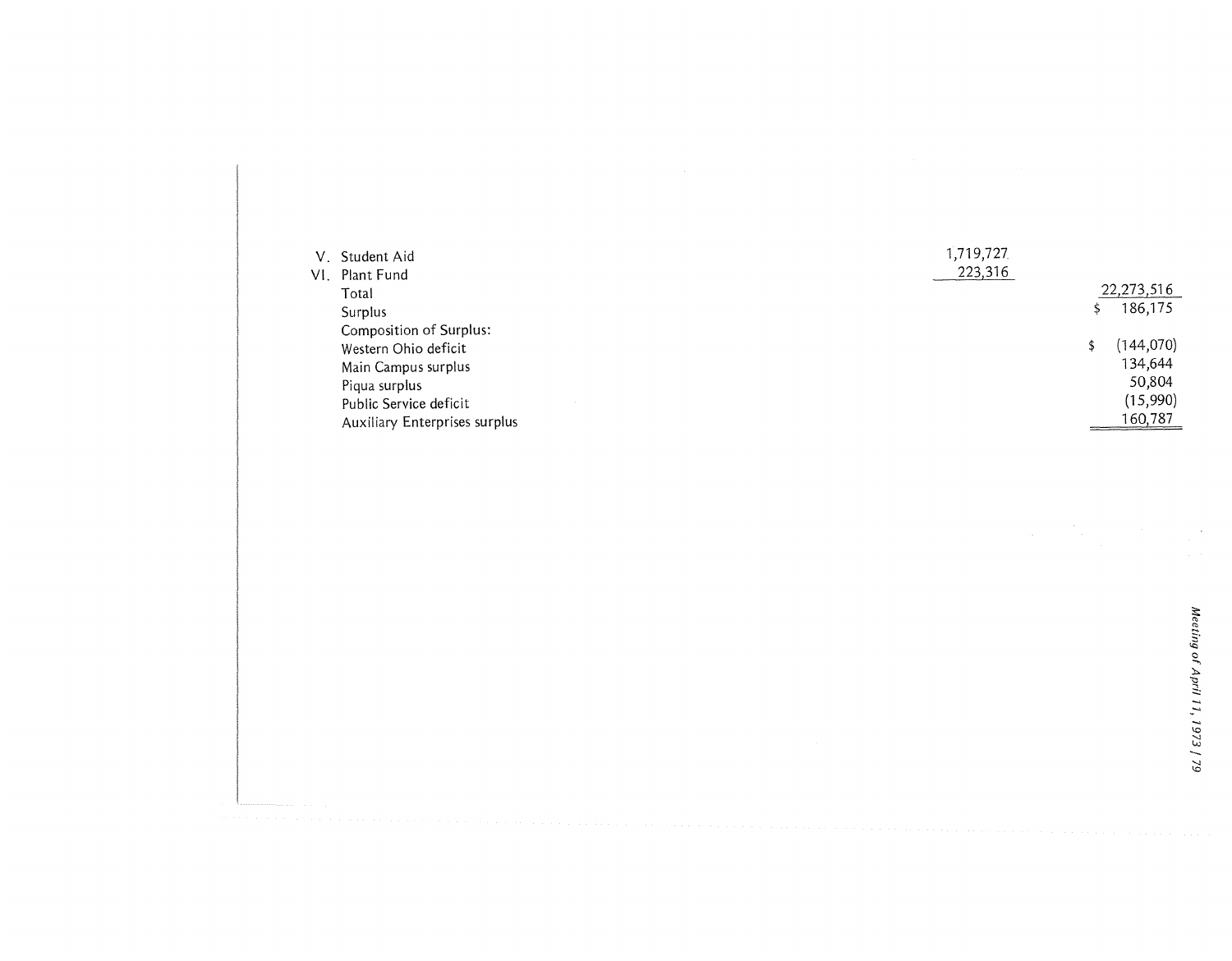|                                     |                         | 1273-74 OFLINATH 10 BUDGL I |            |                |             |               |                  |
|-------------------------------------|-------------------------|-----------------------------|------------|----------------|-------------|---------------|------------------|
|                                     | SOURCE AND USE OF FUNDS |                             |            |                |             |               | ustees           |
|                                     | Instructional           |                             | Public     | Auxiliary      | Student     | Plant         | $\tilde{\sigma}$ |
|                                     | and General             | Research                    | Service    | Enterprises    | Aid         | Fund          |                  |
| A. RESOURCES                        |                         |                             |            |                |             |               |                  |
| Current Income                      | \$18,512,876            | \$101,049                   | \$11,000   | \$2,173,083    | \$1,661,683 | $s -$         | Wright State     |
| Plus Transfers from:                |                         |                             |            |                |             |               |                  |
| Instructional and General           |                         |                             | 57,558     | 236,419        | 58,044      | 223,316       |                  |
| <b>Total Resources</b>              | \$18,512,876            | \$101,049                   | \$68,558   | \$2,409,502    | \$1,719,727 | \$223,316     | University       |
| <b>B. COMMITMENTS</b>               |                         |                             |            |                |             |               |                  |
| <b>Budgeted Expenditures</b>        | \$17,896,161            | \$101,049                   | \$84,548   | \$2,248,715    | \$1,719,727 | \$223,316     |                  |
| Plus Transfers to:                  |                         |                             |            |                |             |               |                  |
| <b>Public Service</b>               | 57,558                  |                             |            |                |             |               |                  |
| <b>Auxiliary Enterprises</b>        | 236,419                 | - -                         |            |                |             |               |                  |
| Student Aid                         | 58,044                  | . .                         |            |                |             |               |                  |
| Plant Fund                          | 223,316                 |                             |            |                |             |               |                  |
| <b>Total Commitments</b>            | \$18,471,498            | \$101,049                   | \$84,548   | \$2,248,715    | \$1,719,727 | \$223,316     |                  |
| Surplus or (Deficit)                | 41,378                  | $s -$                       | \$(15,990) | 160,787<br>\$. |             | s             |                  |
| Composition of Surplus:             |                         |                             |            |                |             |               |                  |
| <b>Transfer from Reserve</b>        | 144,070*                |                             | 15,990     |                |             |               |                  |
| Available for Debt Retirement, Loan |                         |                             |            |                |             |               |                  |
| Repayment, or Reserve               | $(185, 448)$ **         |                             |            | 160,787)       |             |               |                  |
| <b>Balance</b>                      |                         |                             | 5. – –     |                |             | $\sim$ $\sim$ |                  |
|                                     |                         |                             |            |                |             |               |                  |

1973-74 OPERATING BUDGET <sup>~</sup>

\*Western Ohio deficit to be funded from reserves.

\*\*Includes Main Campus surplus of \$134,644 and Piqua surplus of \$50,804 available for transfer to reserves.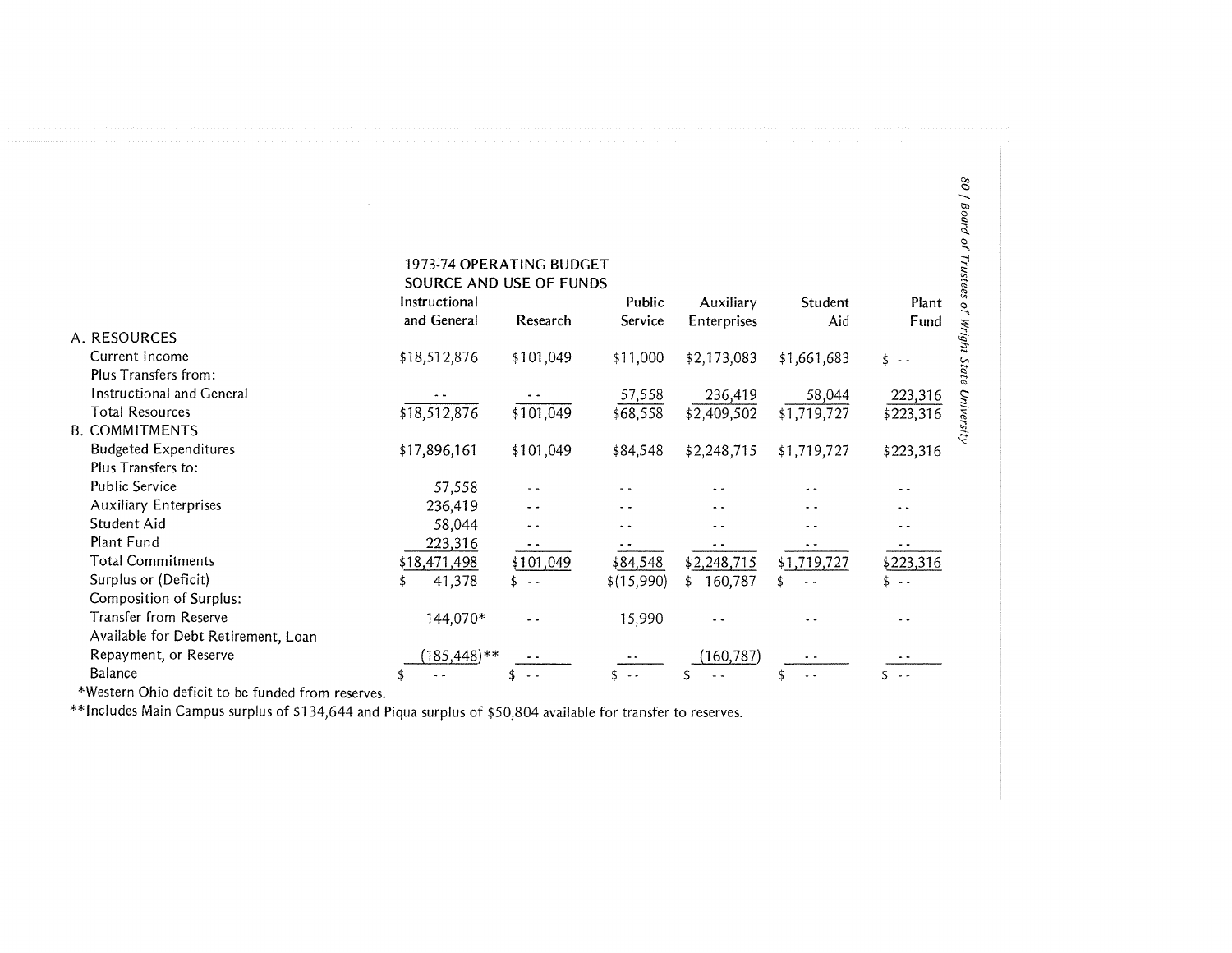Reverend Lucas moved the adoption of the resolution for the operating budget for Fiscal Year 1973-74 and authorization for the president to limit expenditures within any category of this budget, and to transfer funds within the major categories of this budget in the best interests of the university. The motion was seconded by Mr. Hall and unanimously approved by roll call vote.

#### Fee Refund Policy

Mr. White reported that in order to develop a fee refund policy which is comparable to the refund policies of the other state universities in Ohio, it is necessary to modify the present policy by eliminating the 90 percent refund for the first week of classes and to broaden the 80 percent refund time to encompass the first two weeks of classes. Mr. White recommended the adoption of the following resolution:

## RESOLUTION 73-70

RESOLVED that the fee refund policy is as follows:

A. For Fall, Winter, Spring, and Summer C Quarters:

1. A refund of 100% shall be made to those students who withdraw or drop all classes prior to the first class day for that term.

2. A refund of 80% shall be made to those students who withdraw or drop all classes beginning the first class day of that term and continuing through the fourteenth day of that term.

3. A refund of 60 percent shall be made to those students who withdraw or drop all classes after the fourteenth day of that term and continuing through the twenty-first day of that term.

4. A refund of 40 percent shall be made to those students who withdraw or drop all classes after the twenty-first day of that term and continuing through the 28th day of that term.

5. No refunds shall be made after the twenty-eighth day (the fourth week) of a term.

B. For Summer A and Summer B Terms:

1. A refund of 100% shall be made to those students who withdraw or drop all classes prior to the first class day for that term.

2. A refund of 80% shall be made to those students who withdraw or drop all classes beginning the first class day of that term and continuing through the seventh day of that term.

3. A refund of 40% shall be made to those students who withdraw or drop all classes after the seventh day of that term and continuing through the fourteenth day of that term.

4. No refunds shall be made after the fourteenth day of a term.

AND BE IT FURTHER RESOLVED this resolution shall become effective September 1, 1973.

Mr. Jeffrey moved the adoption of the above resolution. The motion was seconded by Mr. Rike and unanimously approved by roll call vote.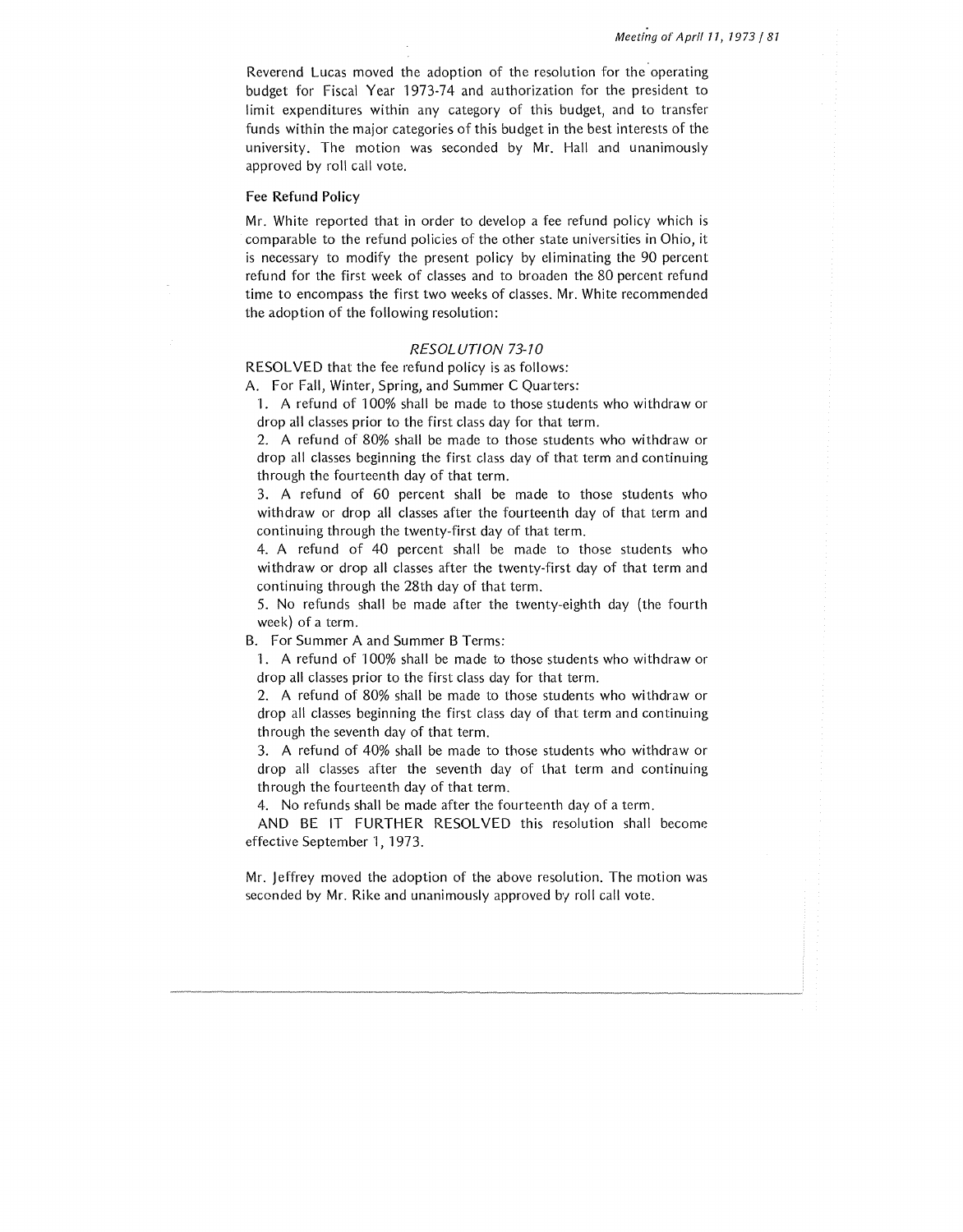# Certification Fee-Real Estate Courses

Mr. White reported that due to changes in the regulations of the Ohio Real Estate Commission, many real estate salesmen and brokers are auditing real estate courses offered at Wright State University, and that students demand considerably more services from faculty members than the usual auditing students due to state certification requirements. Mr. White had provisionally approved the establishment of a certification fee to cover the cost of these extra faculty services and now recommends that the board formally approve this fee of \$25.00 which will be charged to auditing students in FIN 331, 332, 433, and 434 who wish to have their satisfactory completion of these courses certified to the Ohio Real Estate Commission. Mr. White stated that the fee would be charged over and above the normal audit fee, at the time of registration.

Mrs. James moved the approval of the certification fee to auditing students as stated. The motion was seconded by Mr. Rike and by roll call vote the motion was unanimously adopted.

#### Course Audit Charge

Mr. White reported that the present charge of \$15.00 per course for audit courses is well below that of most other public and private institutions in the area. In many instances the auditing student requires almost as much time and effort of the faculty as a person taking the course for credit. Mr. White recommended approval of the following resolution establishing a charge for audit courses at \$10.00 per course hour:

# RESOLUTION 73-7 7

RESOLVED that the Course Audit Charge be established at the rate of \$10.00 per course hour, effective with the Fall Quarter 1973, unless otherwise specified and continuing until modified by the Board of Trustees.

Reverend Lucas moved the adoption of the resolution. The motion was seconded by Mr. Jeffrey and unanimously approved by roll call vote.

# Amended Policy Statement on Employees' Educational Benefits, February 1972

Mr. White reported that each year there are a number of workshops conducted by the Division of Continuing Education that have direct relationship to some job responsibilities of university employees. Traditionally, these courses have not been open to employees as a benefit; rather, the employee had to pay the full cost of attendance. A review of the present policy has resulted in a request for modification to include provisions for the university to pay a portion of the cost of those workshops that have a direct relationship to the employees' job responsibilities. Because some of the workshops also provide for personal growth, Mr. White proposed that the university pay seventy-five percent (75%) of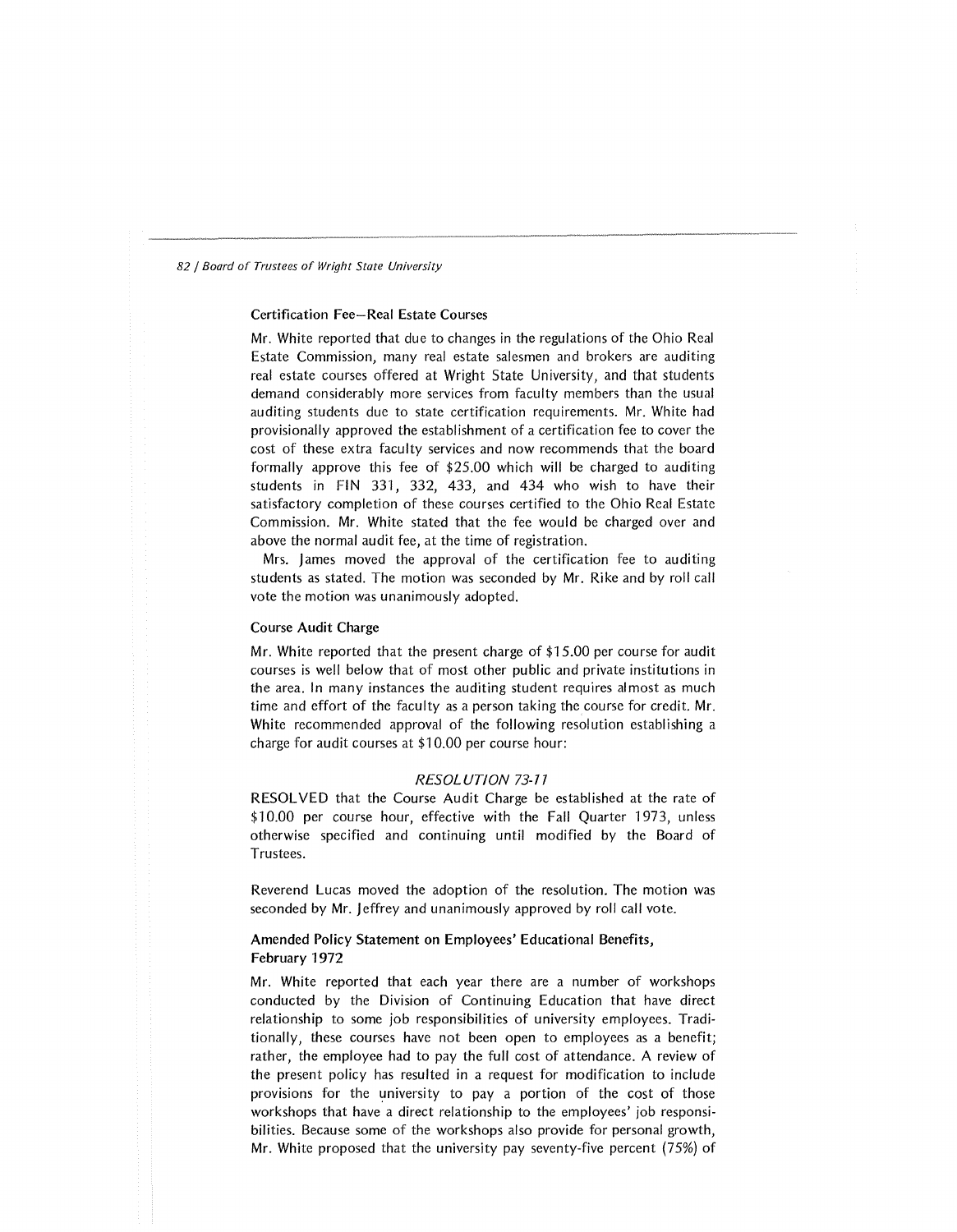the fee established for the workshop, and recommended approval of the following resolution:

# RESOLUTION 73-72

RESOLVED that if the Department of Personnel Administration, acting under the direction of the Vice-President and Director of Administration, approves a workshop or courses as being job related, that the university pay seventy-five percent (75%) of the fee established for an approved course, under the Employees' Educational Benefits policy.

Mr. Hall moved the adoption of the resolution. The motion was seconded by Reverend Lucas and unanimously approved by roll call vote.

## Biological Sciences Facility

Mr. White reported that at the June 6, 1972, meeting of the Board of Trustees, authorization was granted to enter into a contract for architectural services with a firm to design the \$2,000,000 biological sciences facility as recommended by the director of public works.

Wright State has entered into a contract with the firm of Richard Levin Associates in the amount of \$121 ,645.60 as the associate architect's fee and Mr. White requested confirmation of the contract.

Dr. Keto moved the confirmation of the contract for architectural services for the biological sciences facility with the firm of Richard Levin Associates. The motion was seconded by Mr. Rike and unanimously approved by roll call vote.

# Confirmation of Mr. Ted Purvis as Appointing Authority for Classified Personnel

Mr. White reported that the president has customarily delegated his appointing authority for staff employment to the director of personnel simply by issuing an appropriate executive memorandum. Recent cases involving sister universities have brought to the administration's attention the need for a specific board action which would ratify this delegation of the president's authority. Therefore, Mr. White recommended the adoption of the following resolution:

# RESOLUTION 73-73

Pursuant to the authority granted in Section 2.01L of the University Code of Regulations, Theodore B. Purvis, Jr., Director of Personnel Administration, is delegated to serve as appointing authority with respect to all positions in the classified services.

Any reductions in work force, classification, suspensions, or removals, shall be reviewed by the President or the Vice-President and Director of Administration before being placed into effect by the appointing authority.

Mr. Jeffrey moved the adoption of the above resolution. The motion was seconded by Reverend Lucas and unanimously adopted by voice vote.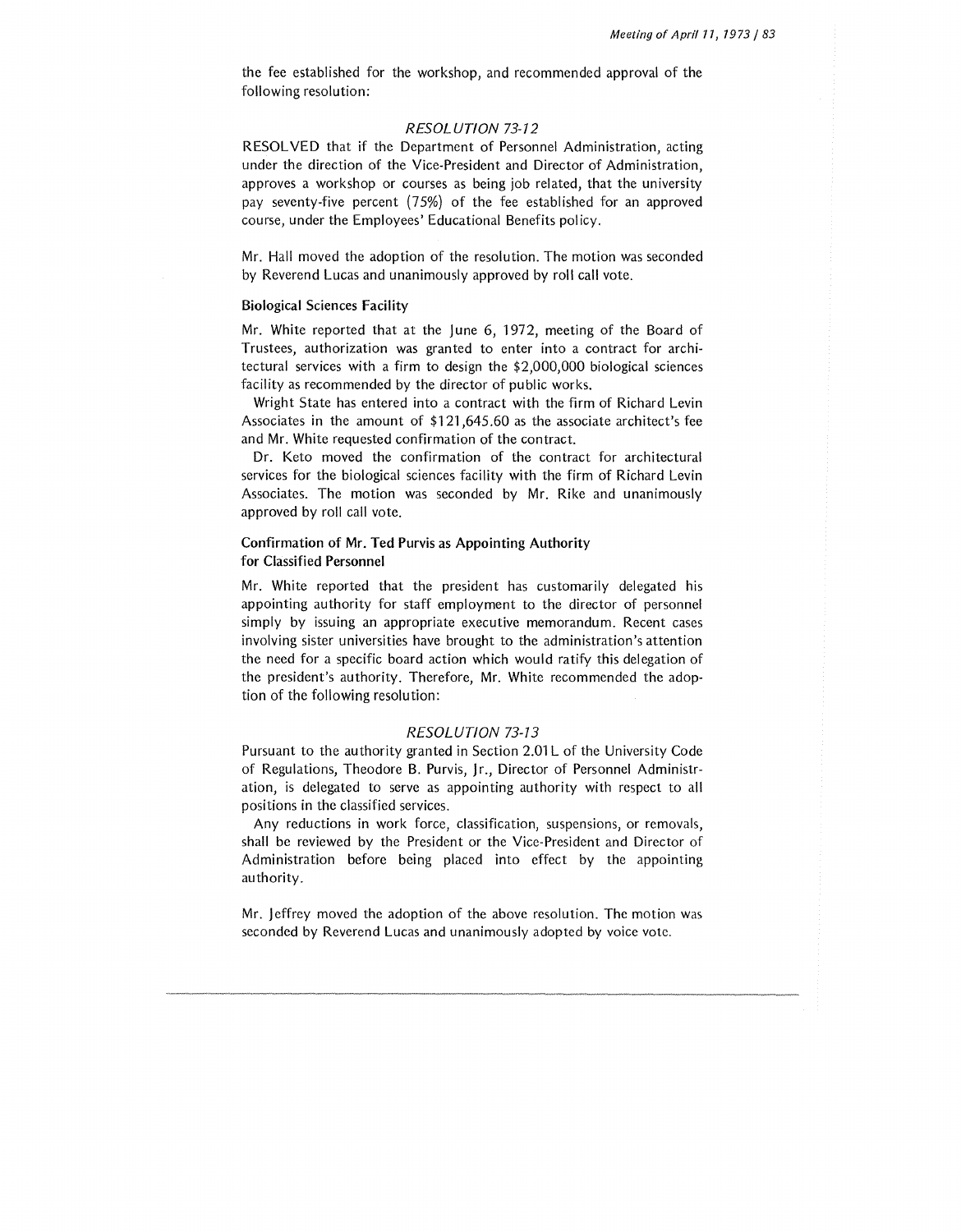# Confirmation of Faculty and Staff Appointments and Changes

Mr. White reported that since the last meeting of the board, the following administrative appointments and changes affecting departments, faculty, and staff of the university have been made.

Mr. White recommended confirmation of these appointments and changes:

ATWATER, DAVID S., Director of Institutional Research, in addition to his other duties, is on loan, on a part-time basis, to the Inter-University Council as Executive Secretary effective January 29, 1973.

During the periods of Mr. Atwater's absence from the campus for the above duties, CYRIL NTUKOGU is appointed Acting Director of Institutional Research.

- The position of Coordinator of Public Events, Office of Communications and Sports Information Director (Inter-collegiate Athletics) was vacated March 8, 1973 due to the death of JOSEPH B. BURNS. (Ref. Exec. Memo 72-11, 8-1-72).
- CRAMPTON, GEORGE H., has been appointed Chairman, Department of Psychology, College of Science and Engineering, vice Dr. Kenneth H. Brookshire, deceased, effective March 15, 1973. (Ref. Exec. Memo 72-11,8-1-72).
- FROMMEYER, L. RONALD had his title changed from Director of the University Library, to Dean of the University Library, effective February 22, 1973 (Ref. Exec. Memo 72-11, 8-1-72).
- GRAVES, VERNA, in addition to her other duties, is appointed Coordinator, Office of Special Programs for Women, effective March 7, 1973 (Ref. Exec. Memo 70-9, 8-1-70).
- HOUGH, RONALD F., has been appointed Chairman of the Department of Philosophy, College of Liberal Arts, effective February 22, 1973 (Ref. Exec. Memo 71-13, 9-1-71).
- KING, WILLIAM 1., is appointed Chairman of the Department of Classics, College of Liberal Arts, effective February 22, 1973. Dr. King has been Acting Chairman of the Department of Classics, College of Liberal Arts, since October 1, 1971 (Ref. Exec. Memo 68-5, 7-1-68).
- The OFFICE OF SPECIAL PROGRAMS FOR WOMEN is established within the Division of Continuing Education, effective March 7, 1973. The office is charged with the development and coordination of special courses and programs of particular interest to women.
- VARN, SHARON L., has been appointed Tennis Coach, Intercollegiate Athletics, on a part-time basis, from March 15, 1973 through May 31, 1973.
- WEBB, JOHN P., was promoted from Instructor to Assistant Professor, Department of Library Administration, effective with the start of the Fall Quarter 1973 (Ref. Exec. Memo 73-11Amended,2-20-73).
- WYNKOOP, PEGGY L., has been appointed Softball Coach, Intercollegiate Athletics, on a part-time basis, from March 15, 1973 through May 31, 1973.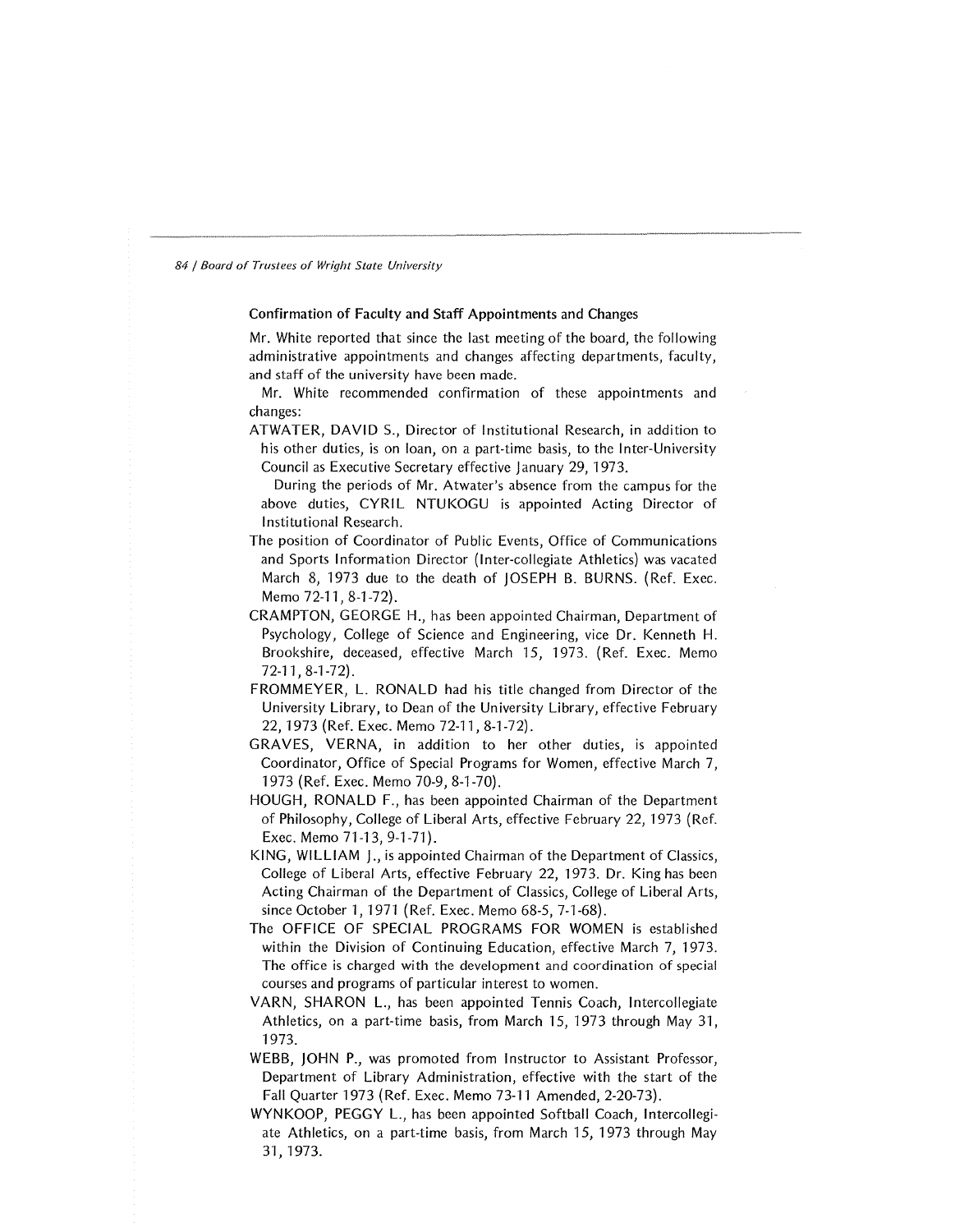Mr. Rike moved the confirmation of the above appointments and changes. The motion was seconded by Dr. Keto and unanimously approved by voice vote.

#### Authority to Execute Easement to City of Fairborn for Marathon Oil Company Development

Mr. White reported that the City of Fairborn has entered into an agreement with Marathon Oil Company to furnish sewer and water lines to the latter's development across Colonel Glenn Highway, opposite the campus. As discussed with the board earlier, Fairborn will request an easement for such utilities across the eastern portion of the campus. The area for such an easement will be staked out to be certain that no significant trees or other natural resources of the campus would be disturbed by the installation. Mr. White stated that, furthermore, the lines to be installed will be sized to furnish utilities for any future construction which might be located on the eastern side of the campus. Mr. White requested authorization to enter into such an easement when the Building and Grounds Committee is satisfied that all of the requirements have been met. The Department of Public Works will process the easement and Mr. White will bring it to the board for ratification.

Dr. Keto moved the approval of authorizing the acting president to execute an easement to the City of Fairborn for the purpose as stated and recommended by the Building and Grounds Committee. The motion was seconded by Mr. Jeffrey and unanimously approved by voice vote.

#### Patent Policy Revision

Mr. White reported that at the Board of Trustees meeting on March 28, 1968, the board adopted Resolution 68-49 setting forth provisions of law and the corresponding policy of the university with regard to patents of discoveries and inventions made in connection with university-sponsored research. Section 3342.14 of the Ohio Revised Code which pertains to patents makes reference to faculty, employee, or student. The wording of the Wright State resolution does not include students and Mr. White, therefore, recommended that the resolution be amended to read:

#### "Therefore be it

"RESOLVED that the policy of Wright State University shall be when a member of its faculty, staff, or student (hereinafter referred to as the "inventor") conceives a patentable discovery or invention (hereinafter referred to as an "invention"), to grant a share in the proceeds of the invention to the inventor in those situations in which the invention is clearly the property of the University. In those exceptional cases where the inventions do not appear to be the property of the University because the faculty, staff, or student member's research did not involve the use of University facilities, the University may assist the inventors in patenting and exploiting such inventions; and be it further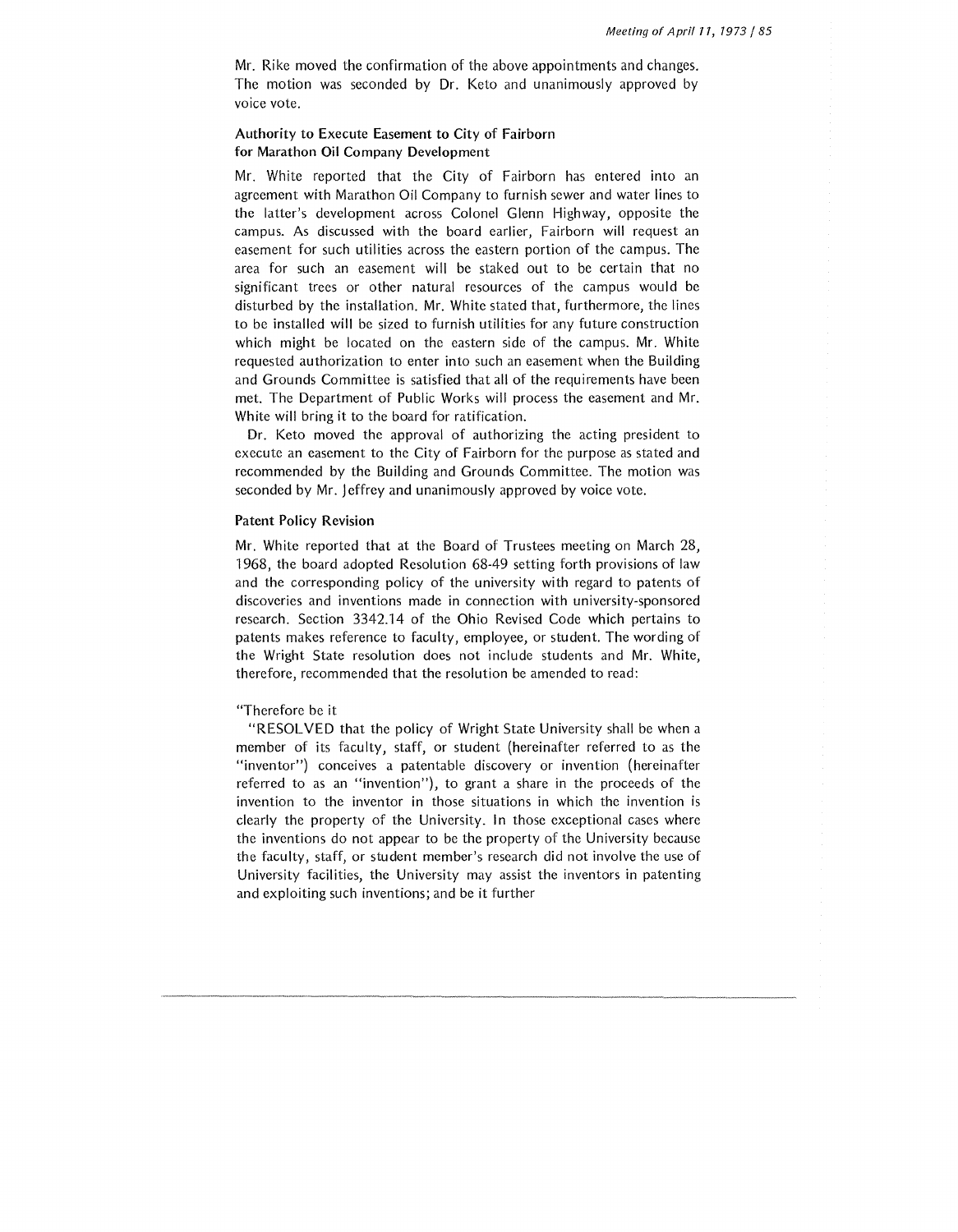"RESOLVED that the President of the University be authorized and directed, in his discretion:

"l. To determine the position of the University in respect to the ownership of any invention under Ohio Revised Code Section 3345.14 or otherwise;

"2. To cause to be assigned to the Wright State University, the Wright State University Foundation, or any other appropriate University agency any invention, whether it is or is not conceived in the course of sponsored research, which he regards to be the property of the University; with a request to patent and exploit the invention and pay over to the inventor an appropriate share of the proceeds of the invention or in lieu of assignment to the appropriate University agency and to direct such other disposition of the invention as he deems appropriate;

"3. To assist the inventor in securing patent protection upon and exploiting such inventions in those exceptional situations where the inventions do not appear to him to be the property of the University by virtue of Ohio Revised Code Sec. 3345.14 or otherwise, and to approve the acceptance by the University of the offer by a member of the University upon condition that the University endeavor to patent and exploit the invention and pay over to the inventor an appropriate share of the net proceeds of the invention;

"4. To appoint such committee as he deems appropriate to advise and assist him in the discharge of his responsibilities hereunder.

"and be it further

"RESOLVED that the word "proceeds" as used herein shall mean any royalty or other periodic payment or lump sum, received for the right to utilize an invention, but not including any amount paid by the sponsor of a research project which is computed as a percentage of all or some of the costs of the project, whether or not denominated "overhead" and whether or not paid for the right to utilize an invention.

"The phrase "an appropriate share" as used herein shall mean normally 15 percent of gross, but this percent may be varied in specific instances if, in the President's judgment, the circumstances call for a departure from the norm.

"The distinction between an invention on University time or in a University research program and an invention unrelated to University research or apart from University work may be difficult to define in generalization to cover all possible cases. In most cases the distinction should be clear; however, those doubtful cases will be referred for study and recommendation to the Committee authorized to advise the President on such matters.

"It shall be the responsibility of the faculty, staff, or student member properly to guard against a "conflict of interests" in each case and to keep official records of research concepts as they are conceived and are developed.

"The policy hereby established may be modified, altered, or revoked by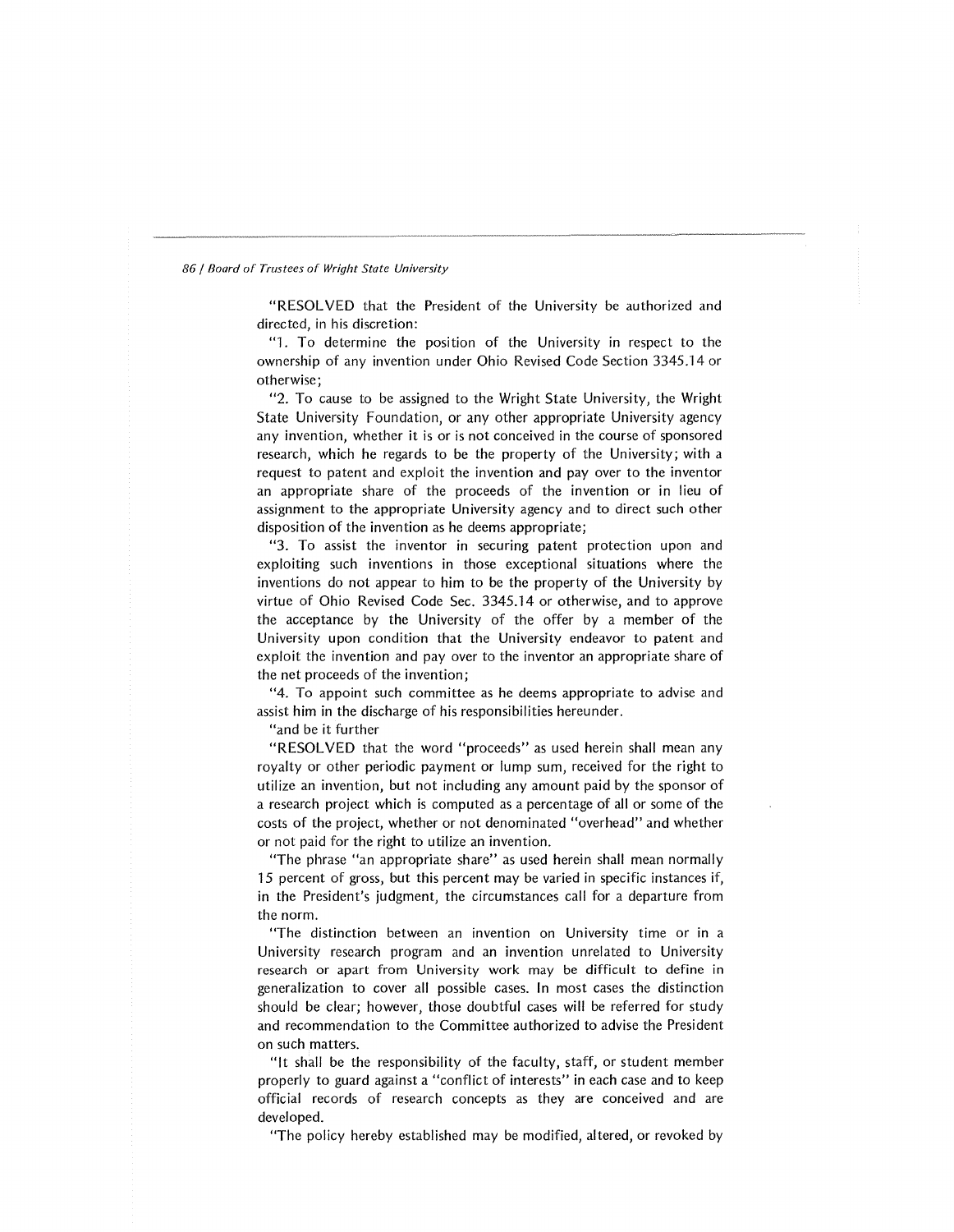the Board of Trustees at any time, and nothing contained herein shall be considered as granting any property right to or creating any contract right in any member of the faculty, staff, or student in any invention or in the proceeds of any invention."

Mr. Jeffrey moved the adoption of the above amendment to Resolution 68-49. The motion was seconded by Mr. Rike and unanimously approved by voice vote.

# Ratification of Research Contracts and Grants

Mr. White reported that since the last meeting of the Board of Trustees the university, through the Office of Research Development, has entered into two research contracts and one agreement, and Mr. White recommended ratification of the following contracts and agreement:

*Project #244-New Government and Public Service Contract* 

| Title:      |                           | "Prevention Drug Education Services"  |  |
|-------------|---------------------------|---------------------------------------|--|
| Duration:   |                           | January 1, 1973 through June 30, 1973 |  |
| Sponsor:    | Ohio Bureau of Drug Abuse |                                       |  |
| Supervisor: | Dr. Harold Silverman      |                                       |  |
| Amount:     | Sponsor                   | \$47,670                              |  |

*Project #245-New Private Research Grant* 

| Title:      | "Development of Cell Strains from Human Exocrine          |
|-------------|-----------------------------------------------------------|
|             | Pancreas for Use in Model Studies of Carcinogenesis" (for |
|             | supplies only)                                            |
| Duration:   | July 1, 1972 through June 30, 1973                        |
| Sponsor:    | Ohio Division, American Cancer Society                    |
| Supervisor: | Dr. Robert Hay                                            |
| Amount:     | Sponsor<br>\$2,000                                        |

*Project Agreement-New Instructional Agreement with State of Ohio* 

| Title:      | "Teacher Institutes, Dayton, Vandalia and Centerville" |
|-------------|--------------------------------------------------------|
| Duration:   | September 1, 1973 through December 31, 1973            |
| Sponsor:    | Ohio Department of Education                           |
| Supervisor: | Dr. Roger Iddings                                      |
| Amount:     | \$46.800<br>Sponsor                                    |
|             | Also tuition and stipend for 225 teachers              |

Mrs. James moved the ratification of the above research contracts and agreement. The motion was seconded by Mr. Rike and unanimously approved by roll call vote.

# Progress Report on Construction

Mr. White made the following report on the progress of projects currently under construction.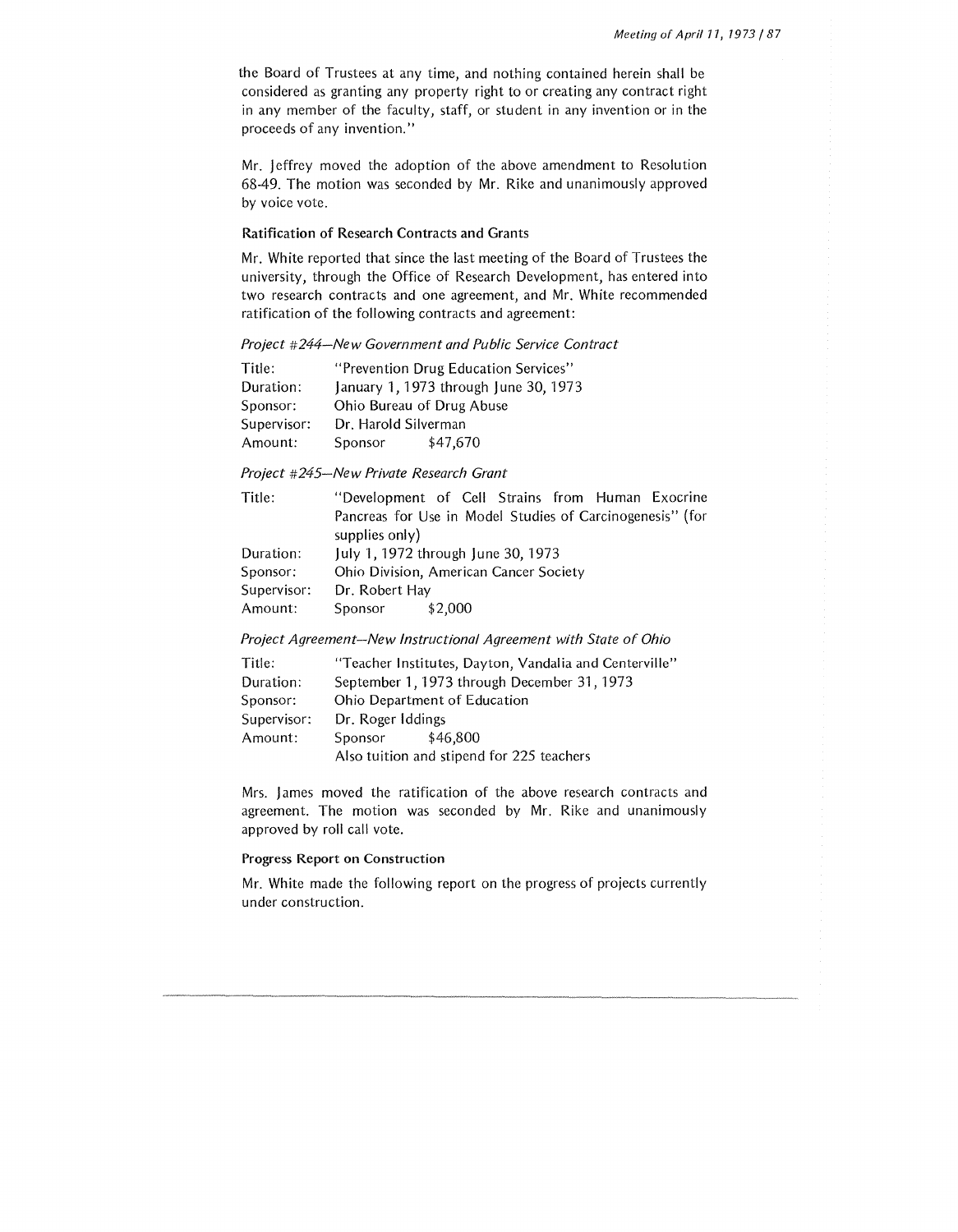### *Library*

Plate glass was removed and returned to Libby-Owens-Ford on April 5, 1973, for tempering. The glass should return to the job on April 19, 1973, after which the installation will require an additional ten days. Once the glass is reinstalled the carpeting can be installed and erection of the book stacks can start. This should permit the move of the library in June as originally scheduled.

# *Physical Education Building*

The gym was accepted from the contractor on March 19, 1973, with the exception of the dance studio, squash and handball courts, and the natatorium, all of which will be complete within thirty days. Exterior landscaping and pavement cannot start until weather permits compacting the sub-base.

# *Creative Arts Building*

The final concrete work on the music wing of the building is fifty percent complete. The music wing and art wing should be ready for occupancy in late June and the remainder of the building should be completed by September 1, 1973.

## *Brehm Laboratory*

Masonry walls and the concrete roof have been completed. Built-up roof and the greenhouse will start as soon as the weather permits. Completion of this building should be late June 1973.

# *Biological Sciences Building*

The preliminary plans have been reviewed and approved by the Department of Public Works. Issuance of the Invitation for Bids is scheduled for the first week of May.

#### *Millett Renovations*

Final plans for the modifications to Millett, the connecting tunnel between Fawcett Hall and the University Center, and installation of additional elevators in Allyn Hall, Oelman Hall, and Fawcett Hall have been reviewed by the departments who will be using modified space. Preliminary plans were approved by the Board of Regents and the Department of Public Works on April 5, 1973.

#### Acceptance of Gifts and Donations

Mr. White reported that since the last meeting of the Board of Trustees, the university has received some very valuable gifts and donations.

Letters of appreciation have been sent to the donors, and Mr. White recommended formal acceptance of these generous contributions listed as follows:

1. From Mr. David Kingston a donation of back issues of several journals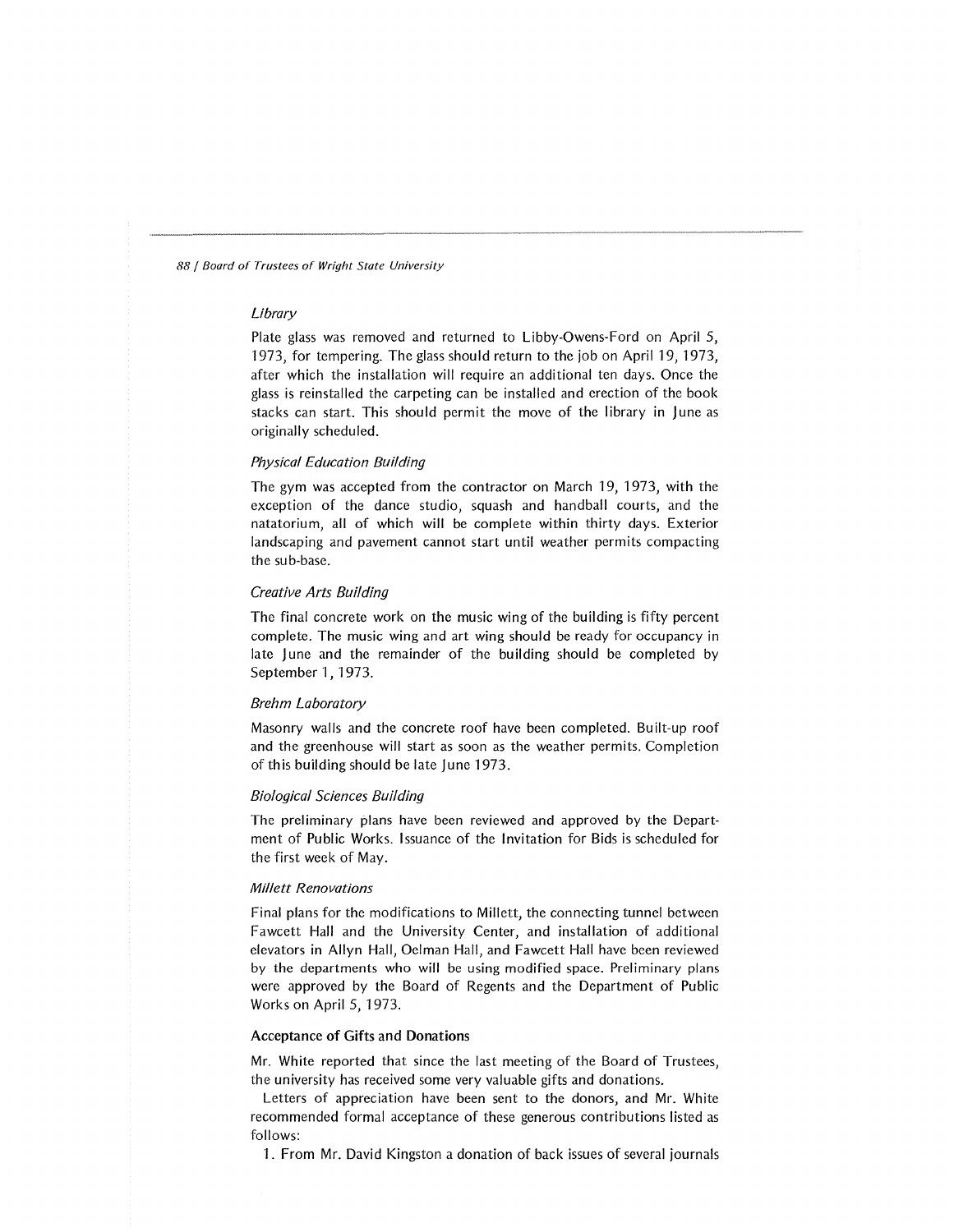to the Department of Physics. The donation consists of 13 issues of Reviews of Scientific Instruments, 64 issues of American journal of Physics and 72 issues of *Journal of Applied Physics*. Total value of this gift is \$124.00.

2. Donations of library materials, with a total value of \$30,335.70, have been received from the following people: Dr. john Treacy, \$250.00; Mr. William S. Kroll, \$50.00; Mr. J. Ralph Fehr, \$100.00; Dr. Lonnie Ostrom, \$170.00; Ms. Diane Foster, \$350.00; Mrs. Stephen Kline, \$175.00; Judge Merritt E. Schlafman, \$29,240.70.

3. In view of the termination of the activities of Religious Instruction Association in favor of PERSC, the Board of Directors of Religious Instruction Association voted in an official meeting on December 18, '1972, to contribute the resources of the Religious Instruction Association to the Public Education Religion Studies Center at Wright State University in Dayton, Ohio. The items include those listed below, all of which are now in use at the PERSC office: Gestefax (vinyl stencil maker), Gestetuev Memeograph Machine, 3M Copy Machine, Victor Adding Machine, Folding Machine, Two Norelco Dictating Machines, Scriptomatic Addressing System, Tape Recorder, Storage Racks, Miscellaneous Office Supplies, and Reference Materials.

Mr. Rike moved the acceptance of the above gifts and donations. The motion was seconded by Reverend Lucas and by roll call vote was unanimously accepted.

#### Report of Investments

Mr. White stated that the report on the university's investments dated March 31, 1973, as submitted to the trustees of the board, was received and ordered to be filed with the official records of the board.

#### UNFINISHED BUSINESS

There was no unfinished business.

#### NEW BUSINESS

#### Date of Next Meeting

Mr. Oelman announced that the next meeting of the Board of Trustees will be held Monday, June 4, 1973, at 2:00 p.m.

Mr. Hall recommended that the board hold one of its meetings at the Celina campus sometime during the next fall quarter.

#### Consideration of Law School

Mr. White commented on the Miami University proposed law school and suggested that the board might wish to consider working with Miami and Central State University as a joint project. The board's response was affirmative and Mr. White will pursue the possibilities of a cooperative